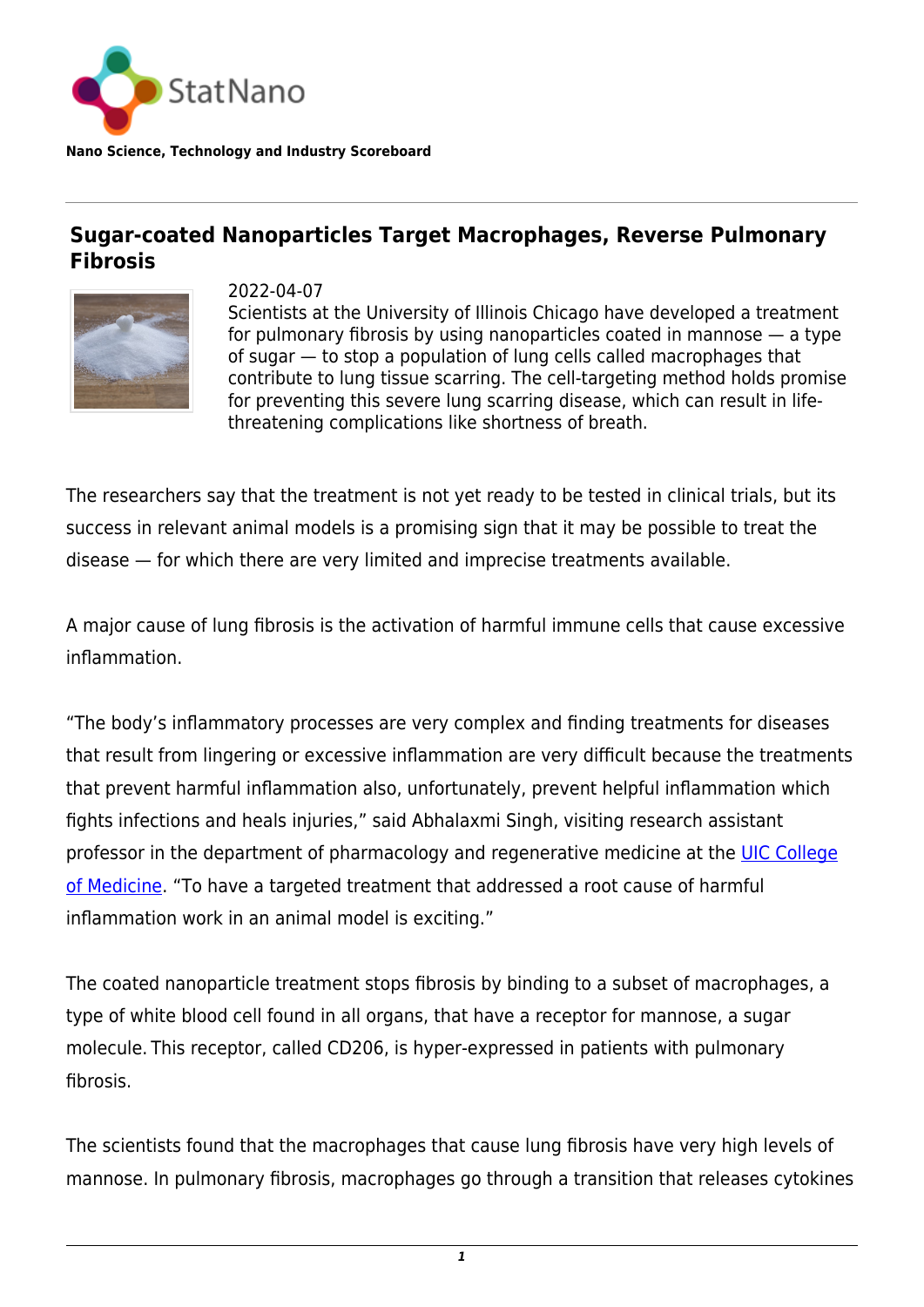and promotes scarring. Singh and her colleagues characterized the surfaces of these scarpromoting macrophages and the CD206 mannose receptor and designed a nano-vehicle to target these receptors. 

When the sugar-coated nanoparticle binds to the cell's receptor, it delivers the nucleotide – a fragment of silencing RNA (siRNA) targeting transforming growth factor beta (TGFB) which the researchers loaded into the nanoparticle. SiRNA targeting TGFB is a cell signaling pathway known to be involved with pulmonary fibrosis. Once in the cell, the nucleotide blocks the macrophage's ability to make excessive amounts of proteins, such as collagen, involved with scar formation. 

"Macrophages are exciting, complex cells and the approach Dr. Singh and our team took in coating the nanoparticle with sugar to bind to the mannose receptor is an intriguing and precise way to ensure targeted delivery of a silencing RNA treatment to this subset of cells that contribute to fibrosis," said Asrar Malik, Schweppe Family Distinguished Professor and head of the department of pharmacology and regenerative medicine. 

The team has already started testing the treatment in human lung tissue samples with colleagues at the University of California at San Francisco. 

The nanoparticle used in the experiments is formulated from a protein called albumin, and it is a platform the scientists are studying as a tool to deliver therapeutics for a variety of conditions. 

Malik's team first discovered that albumin nanoparticles can be used to suppress inflammation in a precision medicine manner. Their original discovery was reported in a 2014 [Nature Nanotechnology](https://www.nature.com/articles/nnano.2014.17) research article. The inventors subsequently established [Nano](http://www.nanobiotherapeutics.com/) [Biotherapeutics](http://www.nanobiotherapeutics.com/), an independent startup company supported by a National Institutes of Health phase II Small Business Technology Transfer grant to attract the partners and investors needed to bring the innovation to market.

The new research is described in the article "Nanoparticle Targeting of de novo Pro-fibrotic Macrophages Mitigates Lung Fibrosis," which is published in the **Proceedings of the National** [Academy of Sciences.](https://www.pnas.org/doi/full/10.1073/pnas.2121098119)